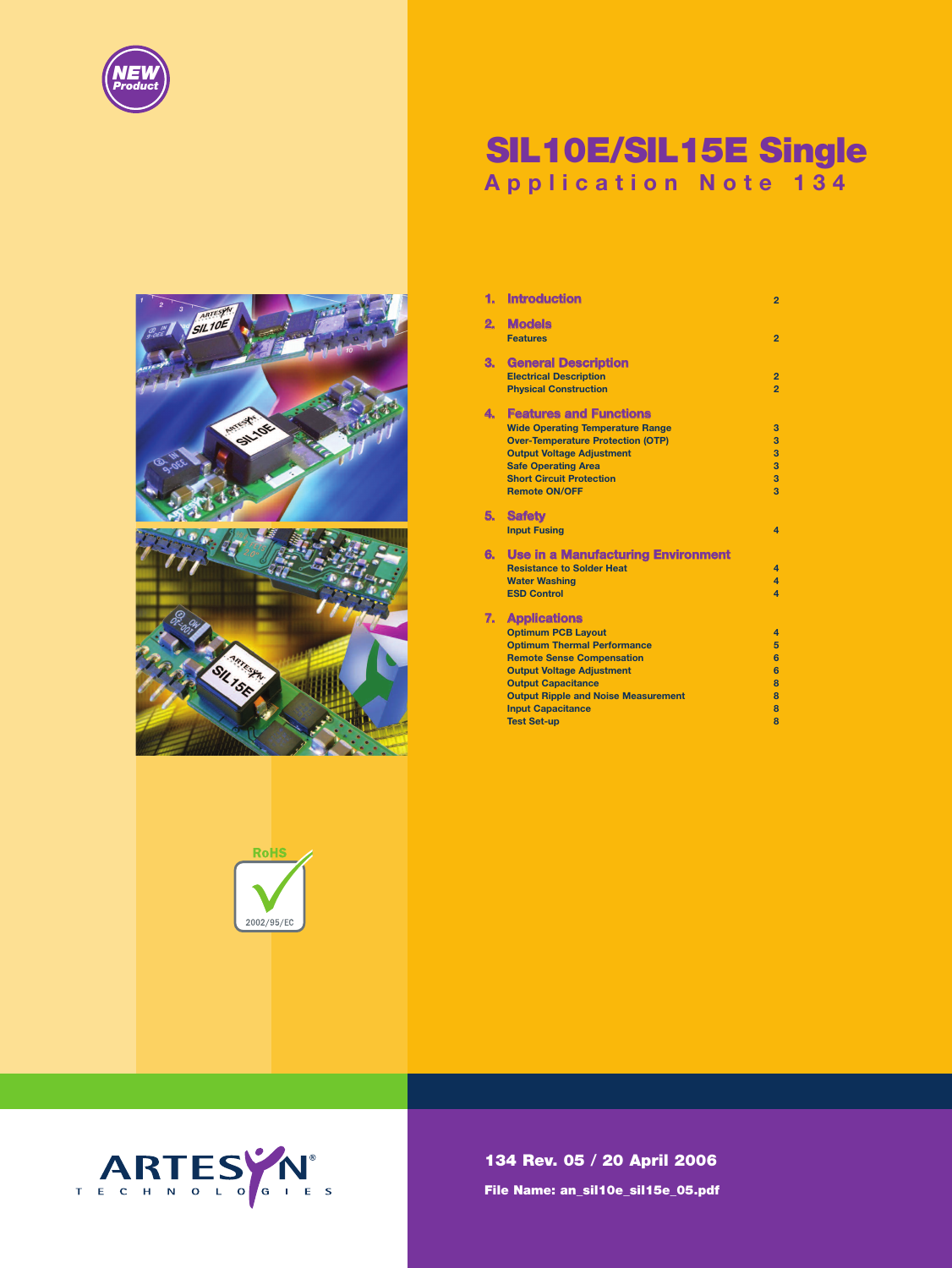# **1. Introduction**

This application note describes the features and functions of Artesyn Technologies' SIL10E/SIL15E series of high power density, single output DC/DC converters. These Point of Load modules are targeted specifically at the fixed and mobile telecommunications, industrial electronics and distributed power markets.

This series offers a wide output voltage range of 0.8V to 3.63VDC and can operate over an ambient temperature range of -40°C to +100°C. Ultra-high efficiency operation is achieved through the use of synchronous rectification and control techniques. The modules are fully protected against short-circuit and over-temperature conditions. Standard features include remote ON/OFF and remote sense.

The series has been designed primarily for telecommunication applications. Automated manufacturing methods, together with an extensive qualification program, ensure that all both series of converters are extremely reliable.

# **2. Models**

| <b>Model</b>     | <b>Input</b><br><b>Voltage</b> | Output<br><b>Voltage</b> | <b>Output</b><br><b>Current</b> |
|------------------|--------------------------------|--------------------------|---------------------------------|
| SIL10E-05S0V8-VJ | $3.0 - 5.5$ VDC                | 0.8V                     | 10A                             |
| SIL10E-05S1V0-VJ | $3.0 - 5.5$ VDC                | 1.0V                     | 10A                             |
| SIL10E-05S1V2-VJ | $3.0 - 5.5$ VDC                | 1.2V                     | 10A                             |
| SIL10E-05S1V5-VJ | $3.0 - 5.5$ VDC                | 1.5V                     | 10A                             |
| SIL10E-05S1V8-VJ | $3.0 - 5.5$ VDC                | 1.8V                     | 10A                             |
| SIL10E-05S2V0-VJ | $3.0 - 5.5$ VDC                | 2.0V                     | 10A                             |
| SIL10E-05S2V5-VJ | $3.0 - 5.5$ VDC                | 2.5V                     | 10A                             |
| SIL10E-05S3V3-VJ | $4.5 - 5.5VDC$                 | 3.3V                     | 10A                             |
| SIL10E-05W3V3-VJ | $3.0 - 5.5VDC$                 | 3.3V                     | 10A                             |

To order a unit with horizontal mounting, please add the suffix '-H' to the model number e.g. SIL10E-05S3V3-HJ

# **Table 1 - SIL10E Models**

| <b>Model</b>      | <b>Input</b><br><b>Voltage</b> | <b>Output</b><br><b>Voltage</b> | <b>Output</b><br><b>Current</b> |
|-------------------|--------------------------------|---------------------------------|---------------------------------|
| SIL15E-05S1V8-VJ  | $3.0 - 5.5VDC$                 | 1.8V                            | 15A                             |
| SIL15E-05S2V5-VJ  | $3.0 - 5.5VDC$                 | 2.5V                            | 15A                             |
| SIL15E-05S3V3-VJ  | $4.5 - 5.5VDC$                 | 3.3V                            | 15A                             |
| ISIL15E-05W3V3-VJ | $3.0 - 5.5VDC$                 | 3.3V                            | 15A                             |

(If horizontal mounting is required please refer to the SMT15E family or alternatively contact you Artesyn Representative). Other voltages available on request.

**Table 2 - SIL15E Models**

# **RoHS Compliance Ordering Information**



The 'J' at the end of the part number indicates that the part is Pb-free (RoHS 6/6 compliant). TSE RoHS 5/6 (non Pb-free) compliant versions may be available on special request, please contact your local sales representative for details.

# **Features**

- High efficiency topology, typically 95% at 3.3V
- Industry standard footprint
- Wide ambient temperature range, -40ºC to +100ºC
- -75% to +10% output trim on W3V3 model
- ±10% output voltage adjustability on all other output setpoint models
- No minimum load requirement
- Remote ON/OFF
- Remote sense compensation
- Fixed switching frequency
- Continuous short-circuit protection
- Overtemperature protection (OTP)
- Available RoHS compliant

# **3. General Description**

#### **3.1 Electrical Description**

A block diagram of both SIL10E and SIL15E converters is shown in Figure 1. Extremely high efficiency power conversion is achieved through the use of synchronous rectification techniques.

The SIL topology is a non-isolated three terminal synchronous buck converter. The control of the synchronous rectifiers are optimized for high efficiency power conversion.

The output is adjustable over a range of -75% to +10% of the nominal output voltage, using the TRIM pin. This is available on both the SIL10E-05W3V3 model and the SIL15E-05W3V3J. All other output setpoints are indicated by '**S'** e.g. SIL10E-05**S**3V3J and have  $a \pm 10\%$  trim range.

The converter can be shut down via a remote ON/OFF input that is referenced to ground. This input is compatible with popular logic devices; a 'negative' logic input is supplied as standard. Negative logic implies that the converter is enabled if the remote ON/OFF input is low (or floating), and disabled if it is high.

The converter is also protected against over-temperature conditions. If the converter is overloaded or the ambient temperature gets too high, the converter will shut down until the temperature falls below a minimum threshold. There is a thermal hysteresis of typically 120ºC to 115ºC, to protect the unit.



**Figure 1 - Electrical Block Diagram**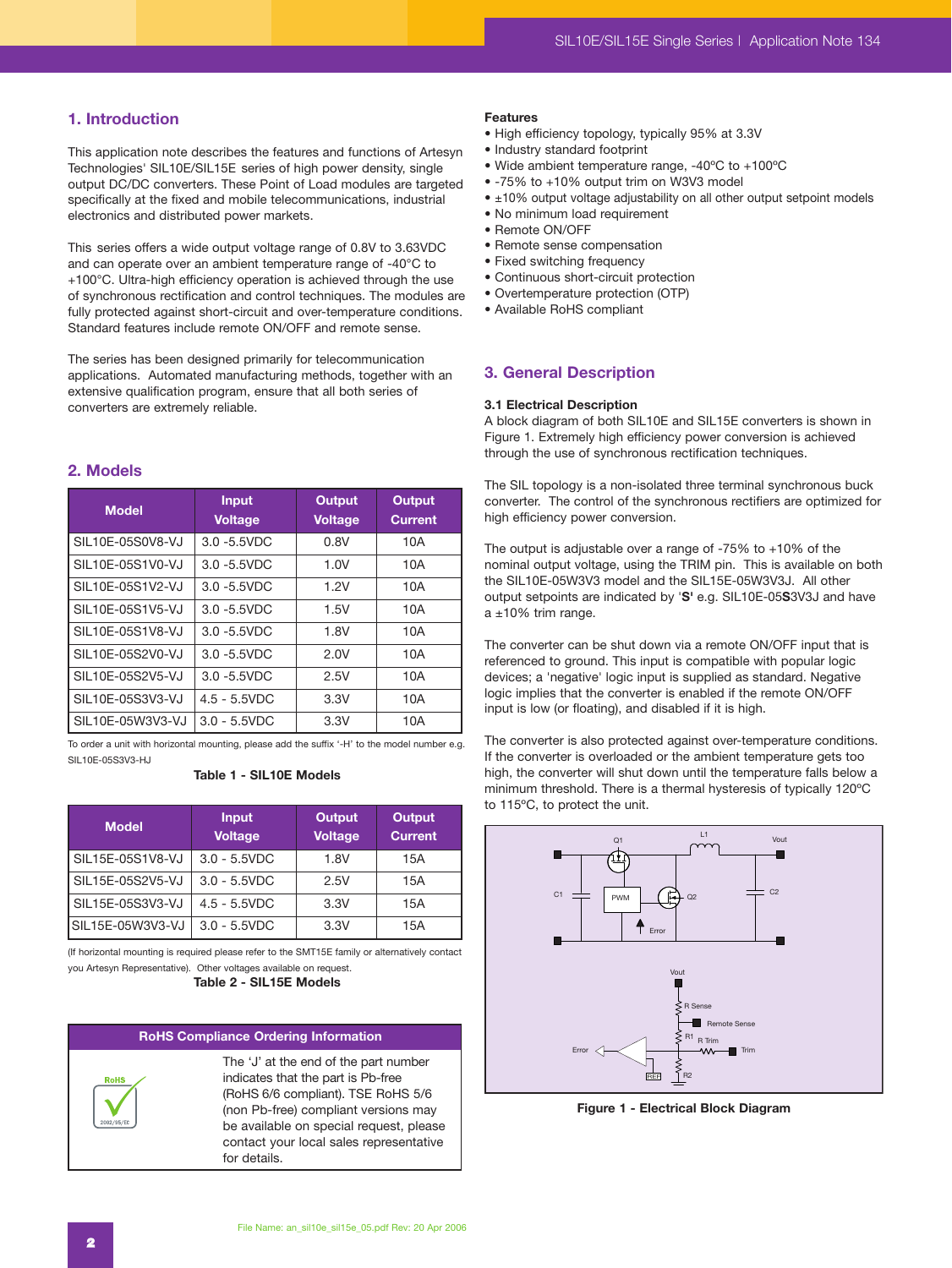#### **3.2 Physical Construction**

The SIL10E/SIL15E are constructed using a multi-layer FR4 PCB. SMT power components are placed on one side of the PCB, and all low-power control components are placed on the other side. Heat dissipation of the power components is optimized, ensuring that control components are not thermally stressed.

The converter is an open-frame product and has no case or case pin. The open-frame design has several advantages over encapsulated closed devices. Among these advantages are:

- **Cost:** no potting compound, case or associated process costs involved.
- **Thermals:** the heat is removed from the heat generating components without heating more sensitive, less tolerant components.
- **Environmental:** some encapsulants are not kind to the environment and create problems in incinerators. Further more open-frame converters are more easily re-cycled.
- **Reliability:** open-frame modules are more reliable for a number of reasons, including improved thermal performance and reduced TCE stresses.

A separate paper discussing the benefits of open-frame DC/DC converters (Design Note 102) is available at www.artesyn.com

# **4. Features and Functions**

# **4.1 Wide Operating Temperature Range**

Both converters ability to accommodate a wide range of ambient temperatures is the result of its extremely high power conversion efficiency and resultant low power dissipation, combined with the excellent thermal performance of the PCB substrate. The maximum output power that the module can deliver depends on a number of parameters, primarily:

- Input voltage range
- Output load current
- Air velocity (forced or natural convection)
- Mounting orientation of target application PCB, i.e. vertical/horizontal mount
- Target application PCB design, especially ground planes. These can be effective heatsinks for the converter

Both modules can be operated from -40ºC to a maximum ambient temperature of +100ºC. Some design graphs are included in Figures 6, 7, 8 and 9 to simplify the design task and allow the power system designer to determine the maximum output current at which the SIL10E module may be operated for a given ambient temperature and airflow. The de-rating graphs for the SIL15E can be found in the SIL15E Long Form datasheet.

# **4.2 Over-Temperature Protection (OTP)**

Both converters are equipped with non-latching over-temperature protection. A temperature sensor monitors the temperature of the top switch. If the temperature exceeds a threshold of 120°C (typical) the converter will shut down, disabling the output. When the case temperature has decreased by between 5ºC and 10°C the converter will automatically restart. (On no load the output voltage may remain high but the O/P shuts down as soon as a load is applied).

Both converters might experience over-temperature conditions during a persistent overload on the output. Overload conditions can be caused by external faults. OTP might also be entered due to a loss of control of the environmental conditions (e.g. an increase in

the converter's ambient temperature due to a failing fan).

#### **4.3 Output Voltage Adjustment**

The output voltage on all models is trimmable from -10% to +10% of the nominal voltage setpoint. Two wide trim models are also available that allow the user to trim from -75% to +10% of the output setpoint. These models are the SIL10E-05W3V3J and the SIL15E-05W3V3J. Details on how to trim all models are provided in Section 7.4

#### **4.4 Safe Operating Area**

The Safe Operating Area (SOA) of the converters are shown in Figure 2. Assuming the converter is operated within its thermal limits it can deliver rated output current Irated.



**Figure 2 - Maximum Output Current Safe Operating Area**

It should be noted that the SOA shown in Figure 2 is valid only if the converter is operated within its thermal specification. See Section 7.2 for more details.

# **4.5 Short Circuit Protection**

All models have a full continuous short-circuit protection. The unit will auto recover once the short circuit is removed. The unit is protected only against extreme short circuits.

The unit is protected in an overload condition by the OTP function. However, we do not recommend operating the unit in a heavy overload condition as it results in the converters lifetime being reduced.

# **4.6 Remote ON/OFF**

The remote ON/OFF input allows external circuitry to put the converters into a low dissipation sleep mode.

The SIL10E/SIL15E features a 'Negative Logic' Remote ON/OFF operation. If not using the Remote ON/OFF pin, leave the pin open (the converter will be on). The Remote ON/OFF pin is referenced to ground.

The following conditions apply for the SIL10E/SIL15E:

| <b>Configuration</b>                               | <b>Converter Operation</b> |
|----------------------------------------------------|----------------------------|
| Remote pin open circuit                            | Unit is ON                 |
| Remote pin pulled low                              | Unit is ON                 |
| Remote pin pulled high [Von/off >1.2V] Unit is OFF |                            |

A 'Positive Logic' Remote ON/OFF version is also possible with this converter. Please consult factory for details.

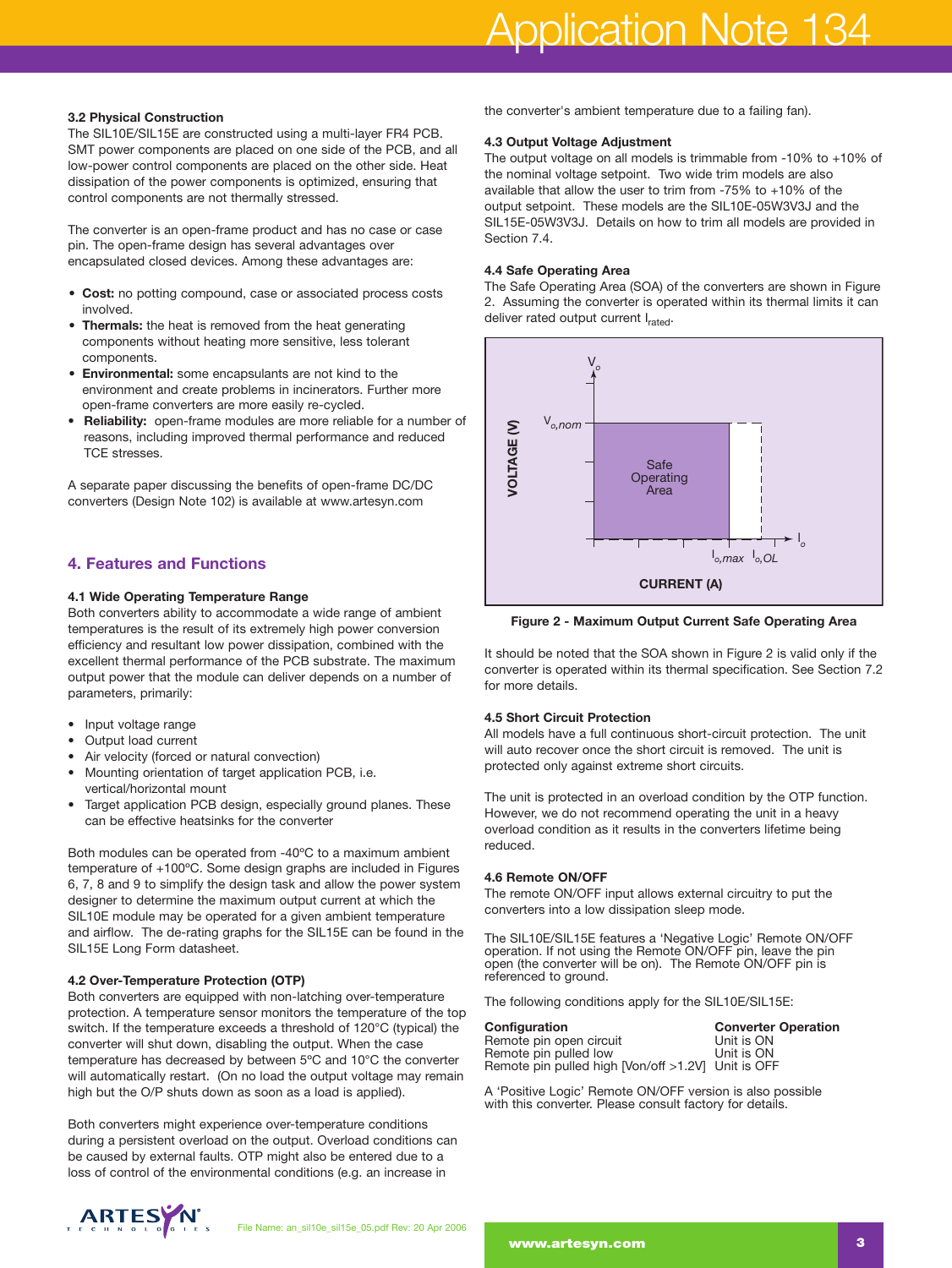To simplify the design of the external control circuit, logic signal thresholds are specified over the full temperature range. The maximum remote ON/OFF input open circuit voltage, as well as the acceptable leakage currents, are specified in the SIL10E and SIL15E Longform Datasheets. The remote ON/OFF input can be driven as described in Figure 3.



**Figure 3 - Remote ON/OFF Input Drive Circuit for Non-Isolated Bipolar**

# **5. Safety**

# **5.1 Input Fusing**

In order to comply with safety requirements, the user must provide a fuse in the unearthed input line. The reason for putting the fuse in the unearthed line is to avoid earth being disconnected in the event of a failure.

A 12.5 Amp slow-blow/anti-surge HRC (High Rupture Capacity) fuse should be used for all SIL10E models.

Recommended Fuse: A - S(T) 1.25 x 0.25 inches SIBA P/N 70 - 065/65/12.5ARS

A 16Amp slow-blow/anti-surge HRC fuse should be used for all SIL15E models.

Recommended Fuse: A - S(T) 1.25 x 0.25 inches SIBA P/N 70 - 065/65/16ARS

# **6. Use in a Manufacturing Environment**

#### **6.1 Resistance to Solder Heat**

These converters are intended for PCB mounting. Artesyn Technologies has determined how well the product can resist the temperatures associated with soldering of PTH components without affecting its performance or reliability. The method used to verify this is MIL-STD-202 method 210D. Within this method two test conditions were specified, Soldering Iron condition A and Wave Solder Condition C.

For the soldering iron test, the UUT was placed on a PCB with the recommended PCB layout pattern shown section 8. A soldering iron set to 350°C±10°C was applied to each terminal for 5 seconds. The UUT was then removed from the test PCB and examined under a microscope for any reflow of the pin solder or physical change to the terminations. None was found.

For the wave solder test, the UUT was again mounted on a test PCB. The unit was wave soldered using the conditions shown in Table 3 . The UUT was inspected after soldering and no physical change was found on the pin terminations.

| <b>Temperature</b>                | <b>Time</b>      | <b>Temperature Ramp</b>   |
|-----------------------------------|------------------|---------------------------|
| $260^{\circ}$ C $\pm 5^{\circ}$ C | $10$ sec $\pm$ 1 | Preheat 4°C/sec to 160°C. |
|                                   |                  | 25mm/sec rate             |

**Table 3 - Wave Solder Test Conditions**

#### **6.2 Water Washing**

Where possible, a no-clean solder paste system should be used for solder attaching the SIL product onto application boards. The SIL is suitable for water washing applications, however, the user must ensure that the drying process is sufficient to remove all water from the converter after washing - never power the converter unless it is fully dried. The user's process must clean the soldered assembly in accordance with ANSI/J-STD-001.

#### **6.3 ESD Control**

Both converter units are manufactured in an ESD controlled environment and supplied in conductive packaging to prevent ESD damage occurring before or during shipping. It is essential that they are unpacked and handled using approved ESD control procedures. Failure to do so could affect the lifetime of the converter.

# **7. Applications**

#### **7.1 Optimum PCB Layout**

The PCB acts as a heat sink and draws heat from the unit via conduction through the pins and through radiation. The end user must ensure that other components and metal in the vicinity of the SIL10E and SIL15E meet the spacing requirements to which the system is approved. Low resistance and low inductance PCB layout traces should be used where possible, particularly when high currents are flowing (e.g. the output side). A low impedance track should connect input ground and output ground to maximize efficiency of the unit.

#### **VIEW IS FROM TOP SIDE**





ALL DIMENSIONS IN INCHES (mm) ALL TOLERANCES ARE ±0.004 (0.10)

**Figure 4a - Recommended Footprints (Vertical Mount)**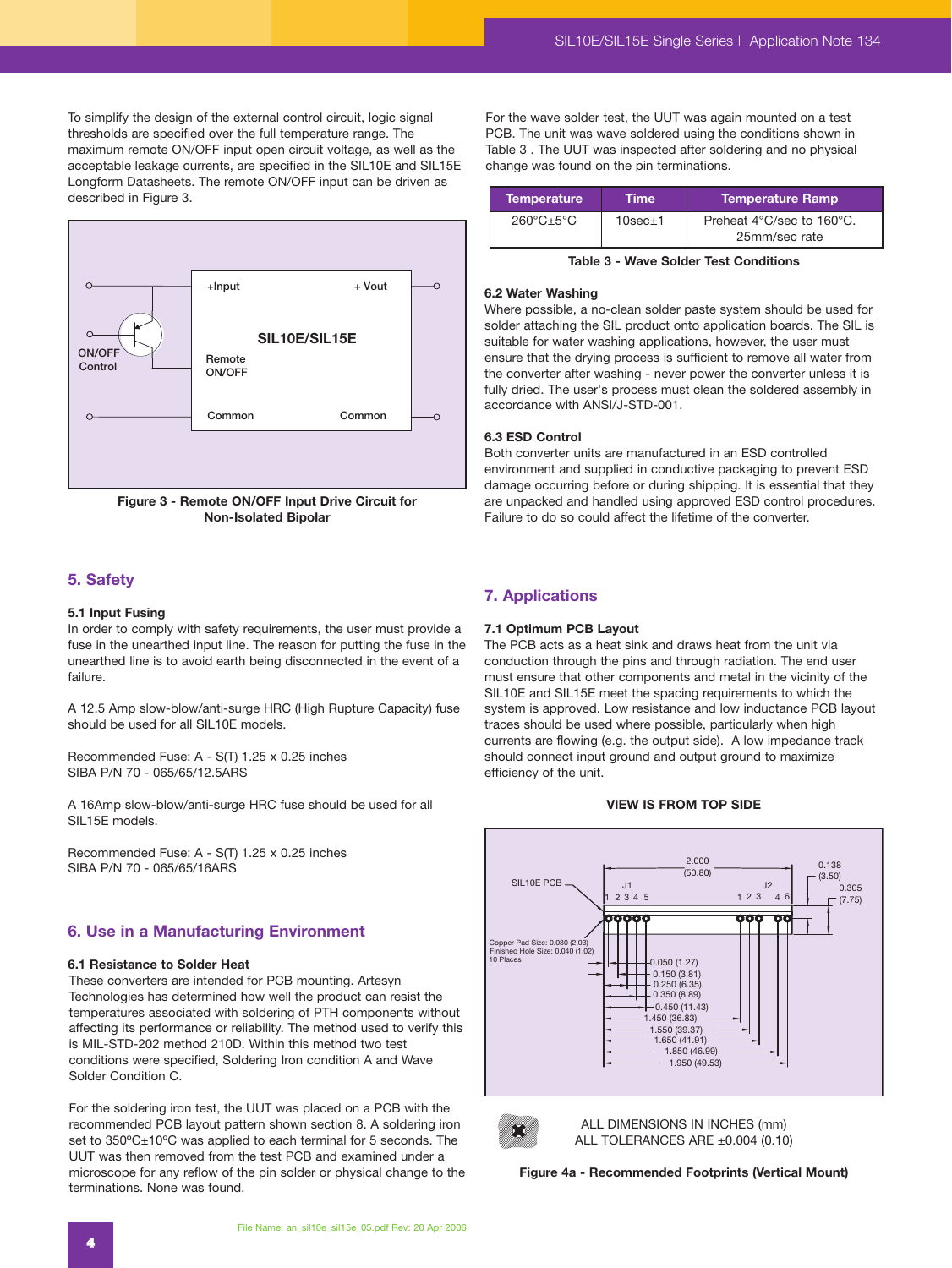# Application Note 134

#### **VIEW IS FROM TOP SIDE**





ALL DIMENSIONS IN INCHES (mm) ALL TOLERANCES ARE ±0.004 (0.10)

**Figure 4b - Recommended Footprints (Horizontal Mount)**

#### **7.2 Optimum Thermal Performance**

The electrical operating conditions of the SIL10E and SIL15E, namely:

- Input voltage,  $V_{in}$
- Output voltage, V<sub>o</sub>
- Output current, I<sub>o</sub>

determine how much power is dissipated within the converter. The following parameters further influence the thermal stresses experienced by the converter:

- Ambient temperature
- Air velocity
- Thermal efficiency of the end system application
- Parts mounted on system PCB that may block airflow
- Real airflow characteristics at the converter location

The maximum acceptable temperature measured at the thermal reference points is 115ºC. These thermal reference points are shown in Figures 5a and 5b.



**Figure 5a - Thermal Reference Point Locations on SIL10E** 



**Figure 5b - Thermal Reference Point Locations on SIL15E** 

In order to simplify the thermal design, a number of graphs are given in both longform datasheets and four of those pertaining to the SIL10E series are repeated here in Figures 6, 7, 8 and 9. The derating graphs for the SIL15E can be found in the SIL15E longform datasheet. These de-rating graphs show the load current of the SIL10E versus the ambient air temperature and forced air velocity. However, since the thermal performance is heavily dependent upon the final system application, the user needs to ensure the thermal reference point temperatures are kept within the recommended temperature rating. It is recommended that the thermal reference point temperatures are measured using a thermocouple or an IR camera. In order to comply with stringent Artesyn de-rating criteria the ambient temperature should never exceed 100 °C. Please contact Artesyn Technologies for further support.



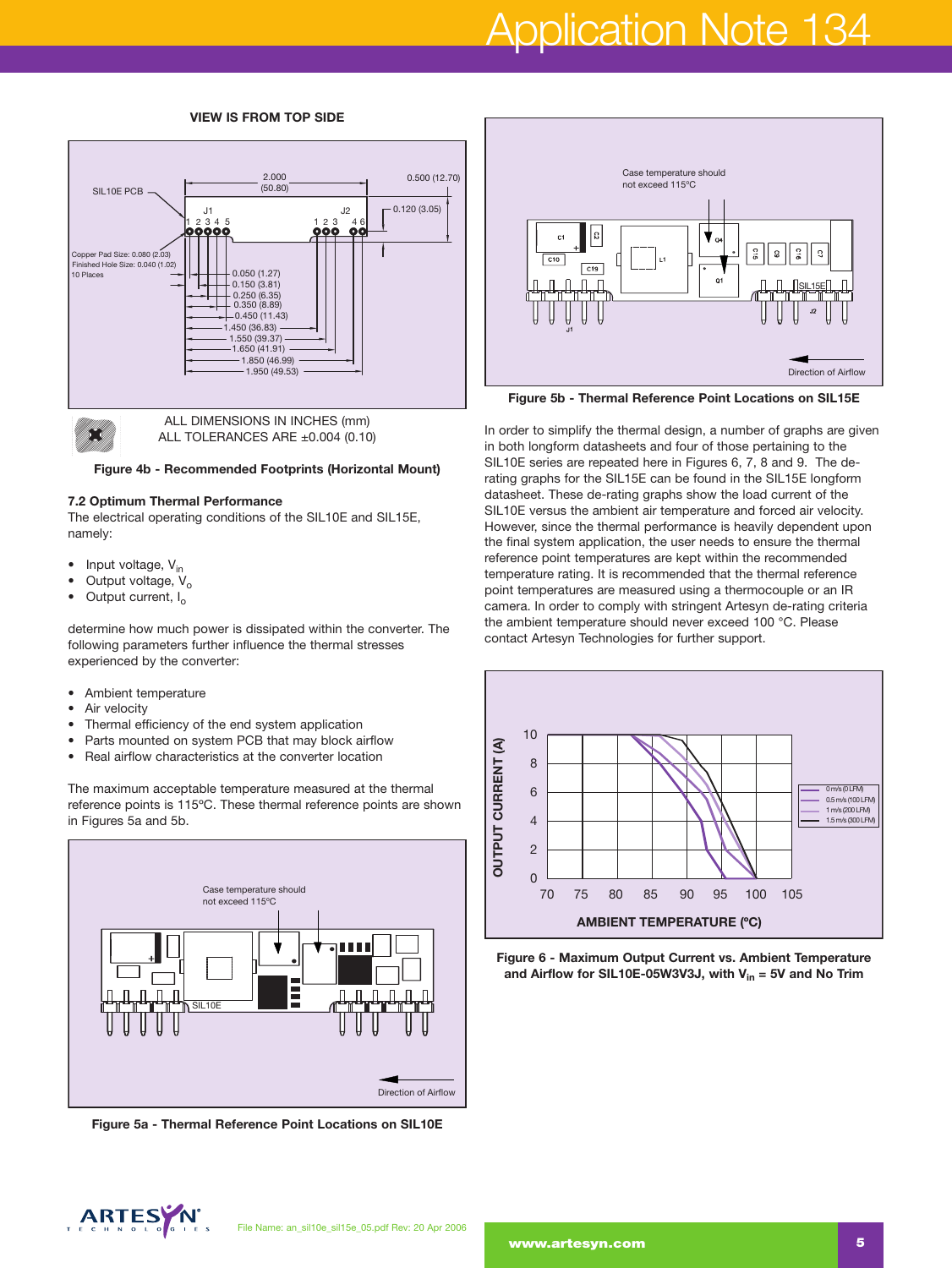

**Figure 7 - Maximum Output Current vs. Ambient Temperature and Airflow for SIL10E-05W3V3J,**  with  $V_{in}$  = 5V and Full Trim down,  $V_{out}$  = 0.8V



**Figure 8 - Maximum Output Current vs. Ambient Temperature** and Airflow for SIL10E-05S2V5J, with  $V_{in} = 3.3V$  and No Trim



**Figure 9 - Maximum Output Current vs. Ambient Temperature** and Airflow for SIL10E-05S2V5J, with  $V_{in}$  = 5V and No Trim

#### **7.3 Remote Sense Compensation**

The remote sense compensation feature minimizes the effect of resistance in the distribution system and facilitates accurate voltage regulation at the load terminals or another selected point. The remote sense line will carry very little current and hence does not require a large cross-sectional area. However, if the sense line is routed on a PCB, it should be located close to a ground plane in order to minimize any noise coupled onto the lines that might impair control loop stability. A small 100nF ceramic capacitor can be connected at the point of load to decouple any noise on the sense wires. The module will compensate for a maximum drop of 10% of the nominal output voltage. However, if the unit if already trimmed up, the available remote sense compensation range will be correspondingly reduced. Remember that when using remote sense compensation all the resistance, parasitic inductance and capacitance of the distribution system are incorporated into the feedback loop of the power module. This can have an effect on the module's compensation capabilities, affecting its stability and dynamic response.

#### **7.4 Output Voltage Adjustment**

The output can be externally trimmed by  $\pm 10\%$  by connecting an external resistor between the TRIM pin and either the  $V_{\rm sense+}$  or Ground pin. With an external resistor between TRIM and ground,  $R_{TRIM~UP}$ , the output voltage setpoint increases. Conversely, connecting an external resistor between TRIM and V<sub>sense+</sub>, R<sub>TRIM\_DOWN</sub>, the output voltage set point decreases. This is shown in Figures 10 and 11.



**Figure 10 - Trimming Output Voltage - Trim up**

The common trim curves for both models are shown in Figures 12 and 13. The wide trim versions allow the user to trim down to 0.8V, as shown in Figure 14.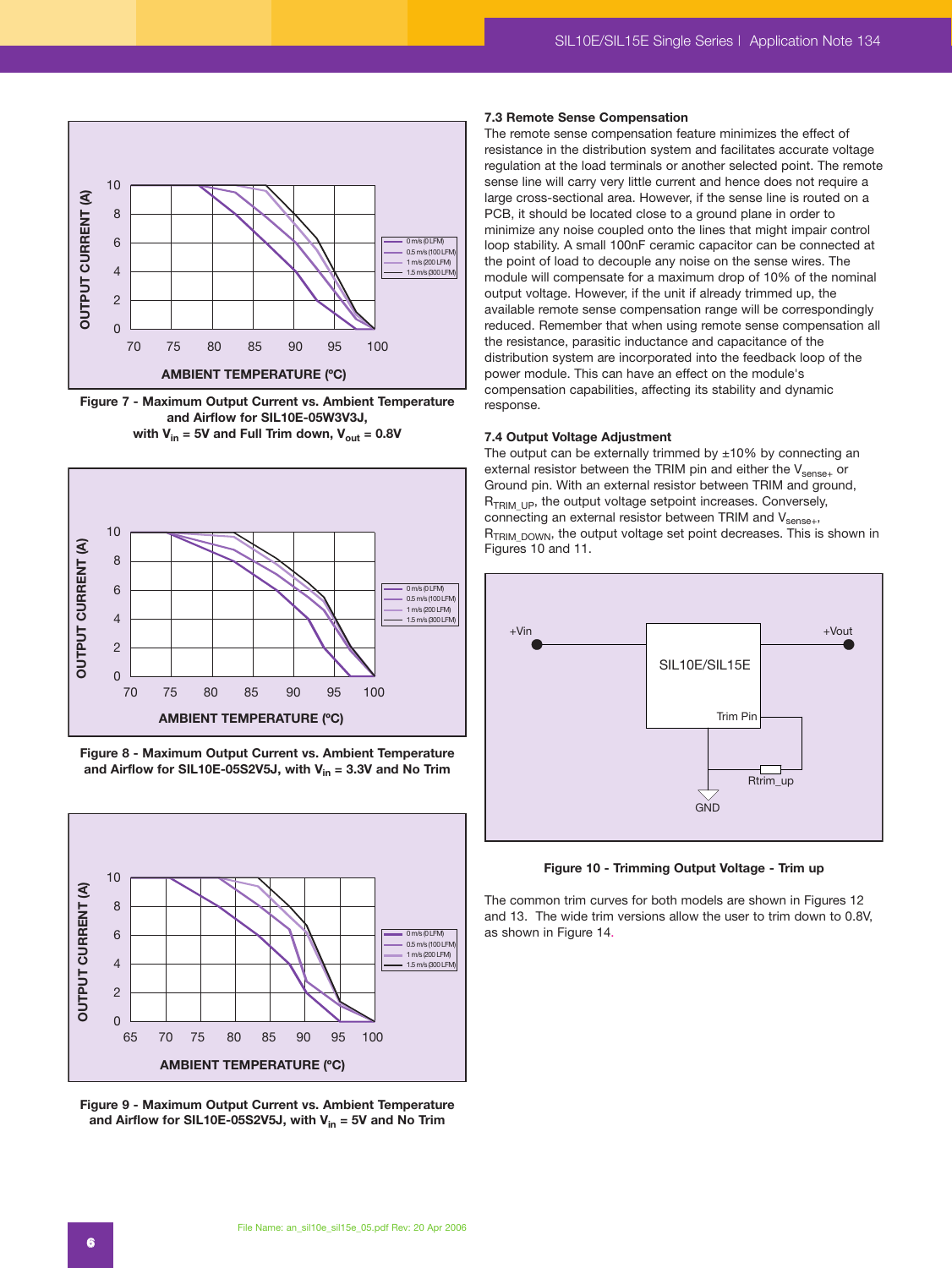# Application Note 134



**Figure 11 - Trimming Output Voltage - Trim Down**

The relevant trim equations (equations hold for any input voltage between 3.0V and 5.5V) to derive the appropriate trim resistance are as follows: **1 - Trimming Output Voltage**<br>equations (equations hold for a<br>d 5.5V) to derive the appropriat<br> $R_{\text{TU}} = K \left( \frac{Au - Vout Bu}{Cu Vout - Du} \right)$ Output Voltage<br>
puations hold for a<br>
ive the appropriat<br>
Au - Vout Bu<br>
Cu Vout - Du

$$
R_{\text{TU}} = K \left( \frac{Au - Vout Bu}{Cu Vout - Du} \right)
$$

Where,  $R_{tu}$  $=$  Trim resistor from trim To GND Vout  $=$  Desired output trim setpoint

and the following parameters are defined:

| <b>Where</b>                                                 | K.              | Au    | <b>Bu</b> | Cu    | <b>Du</b> |  |
|--------------------------------------------------------------|-----------------|-------|-----------|-------|-----------|--|
| S <sub>0</sub> V <sub>8</sub>                                | 10 <sup>5</sup> | 16.14 | 18.06     | 26.80 | 21.43     |  |
| S <sub>1</sub> V <sub>0</sub>                                | $10^{5}$        | 5.235 | 4.735     | 7.64  | 7.62      |  |
| S <sub>1</sub> V <sub>2</sub>                                | 10 <sup>5</sup> | 4.47  | 3.02      | 11.83 | 14.26     |  |
| S <sub>1</sub> V <sub>5</sub>                                | 10 <sup>5</sup> | 35.85 | 20.70     | 26.80 | 40.39     |  |
| <b>S1V8</b>                                                  | 10 <sup>5</sup> | 5.17  |           | 2.46  | 4.43      |  |
|                                                              |                 |       | 2.59      |       |           |  |
| S <sub>2</sub> V <sub>0</sub>                                | 10 <sup>5</sup> | 3.51  | 1.57      | 1.65  | 3.32      |  |
| <b>S2V5</b>                                                  | 10 <sup>5</sup> | 11.50 | 4.11      | 5.50  | 13.74     |  |
| S <sub>3</sub> V <sub>3</sub>                                | $10^{5}$        | 8.27  | 2.26      | 3.92  | 12.93     |  |
| W <sub>3</sub> V <sub>3</sub>                                | 10 <sup>3</sup> | 7.70  | 2.08      | 1.69  | 5.58      |  |
| $R_{TD}$ = $K\left(\frac{Ad - Vout Bd}{Vout Cd - Dd}\right)$ |                 |       |           |       |           |  |

$$
R_{TD} = K \left( \frac{Ad - Vout Bd}{Vout Cd - Dd} \right)
$$

 $R_{\text{td}}$  = Trim resistor from trim To V<sub>sense</sub> Vout = Desired output trim down setpoint

| <b>Where</b>                  | Κ               | Ad    | <b>Bd</b> | C <sub>d</sub> | <b>Dd</b> |
|-------------------------------|-----------------|-------|-----------|----------------|-----------|
| S <sub>0</sub> V <sub>8</sub> | 10 <sup>5</sup> | 16.14 | 22.48     | 26.80          | 21.43     |
| S <sub>1</sub> V <sub>0</sub> | 105             | 5,235 | 6.035     | 7.64           | 7.62      |
| S <sub>1</sub> V <sub>2</sub> | 10 <sup>5</sup> | 4.47  | 4.20      | 11.83          | 14.26     |
| S <sub>1</sub> V <sub>5</sub> | 10 <sup>5</sup> | 35.85 | 28.00     | 26.80          | 40.39     |
| <b>S1V8</b>                   | 105             | 5.17  | 3.33      | 2.46           | 4.43      |
| <b>S2V0</b>                   | 105             | 3.51  | 2.07      | 1.65           | 3.32      |
| S <sub>2</sub> V <sub>5</sub> | 10 <sup>5</sup> | 11.50 | 5.76      | 5.50           | 13.74     |
| S3V3                          | 105             | 8.27  | 3.44      | 3.92           | 12.93     |
| W3V3                          | 103             | 7.70  | 9.91      | 1.69           | 5.58      |





**Figure 12 - Typical Trim Up Curve for SIL10E/SIL15E S3V3 models (Resistor from Trim to Ground)**



**Figure 13 - Typical Trim Down Curve for SIL10E/SIL15E S3V3 models** (Resistor from TRIM to V<sub>sense+</sub>)



**Figure 14 - Typical Trim Down Curve for SIL10E/SIL15E W3V3 models** (Resistor from Trim to V<sub>sense</sub>+)